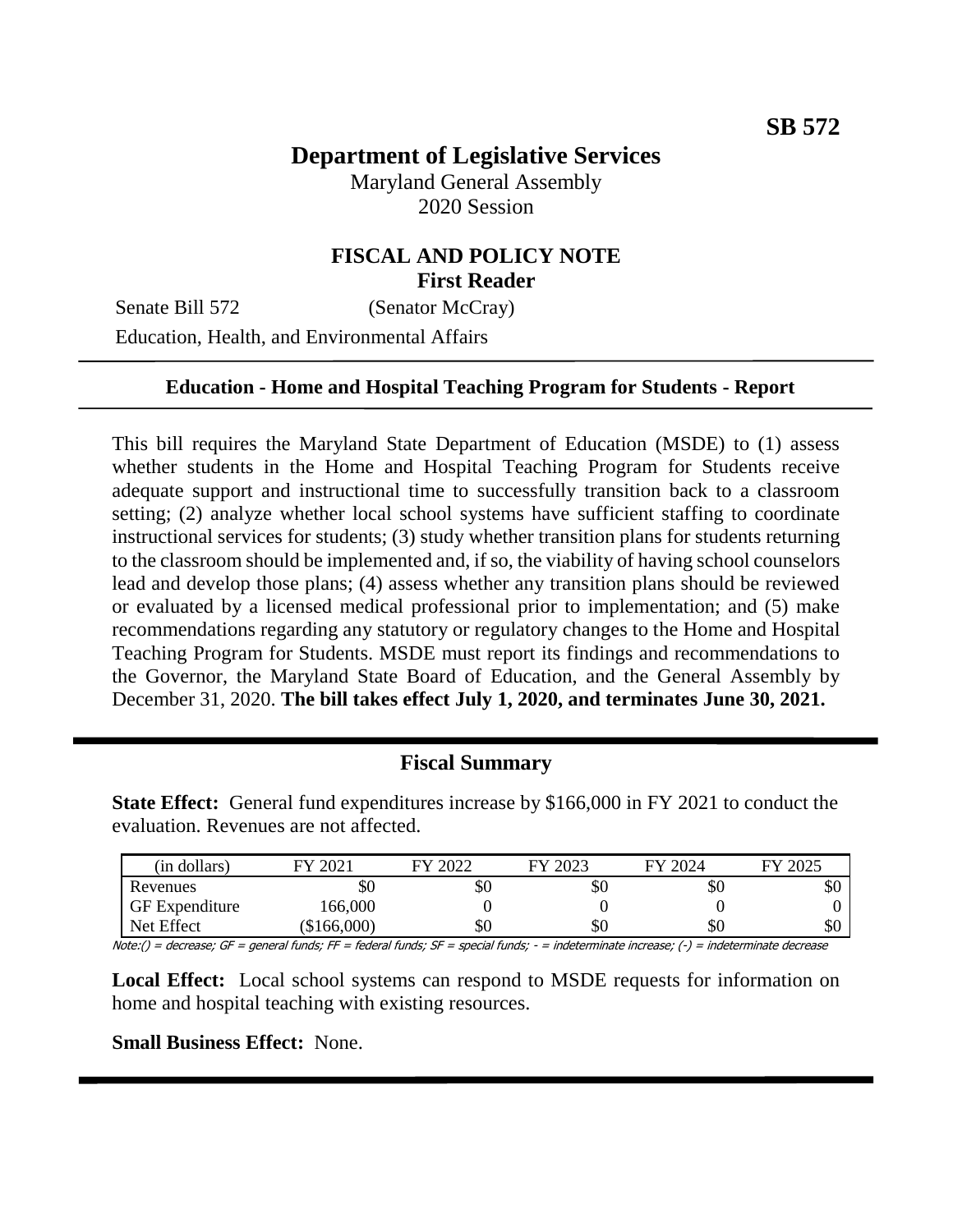## **Analysis**

**Current Law/Background:** The Code of Maryland Regulations (COMAR) establishes the minimum requirements for providing instructional services to public school students who are unable to participate in their school of enrollment due to a physical or emotional condition. These programs are generally known as home and hospital teaching programs. In implementing these programs, a local school system must comply with the federal Individuals with Disabilities Education Act, Americans with Disabilities Act, and § 504 of the Rehabilitation Act of 1973, as appropriate. Concurrent delivery of instructional services and enrollment in a public school must be provided for a student whose physical or emotional condition requires the student to be absent from school on an intermittent basis. These conditions include, but are not limited to, kidney failure, cancer, asthma, cystic fibrosis, sickle cell anemia, depression, and bipolar disorder.

Instructional services must be provided to an identified student with disabilities in accordance with federal and State special education law and regulations, including COMAR provisions related to special education. The student and parents must be involved in the process and are entitled to all rights and due process procedures included within these laws and regulations.

Each local school system must make instructional services available to students who are unable to participate in their school of enrollment for those reasons set forth in COMAR. In making instructional services available, local school systems must consult with the parent, guardian, student, psychologist, physician, psychiatrist, and nurse practitioner, as appropriate. Instructional services must be available to all students during convalescence or treatment time in a medical institution or therapeutic treatment center and at the student's place of residence, or all of these. The local school system must provide for initial and recurring verification of a student's physical or emotional condition and, thus, need for services through the programs.

**State Expenditures:** MSDE anticipates hiring a program evaluator to conduct the required study at a cost of \$166,000 in fiscal 2021. The individual will be responsible for developing a program evaluation process, creating data collection and analysis tools, developing a methodology to implement the study, analyzing results, and making recommendations. The scope of the study would include all 24 home and hospital teaching programs operated by local school systems. The cost estimate for the study is based on a program evaluation conducted by a local university of a wellness and resilience program that involved three local school systems in Maryland.